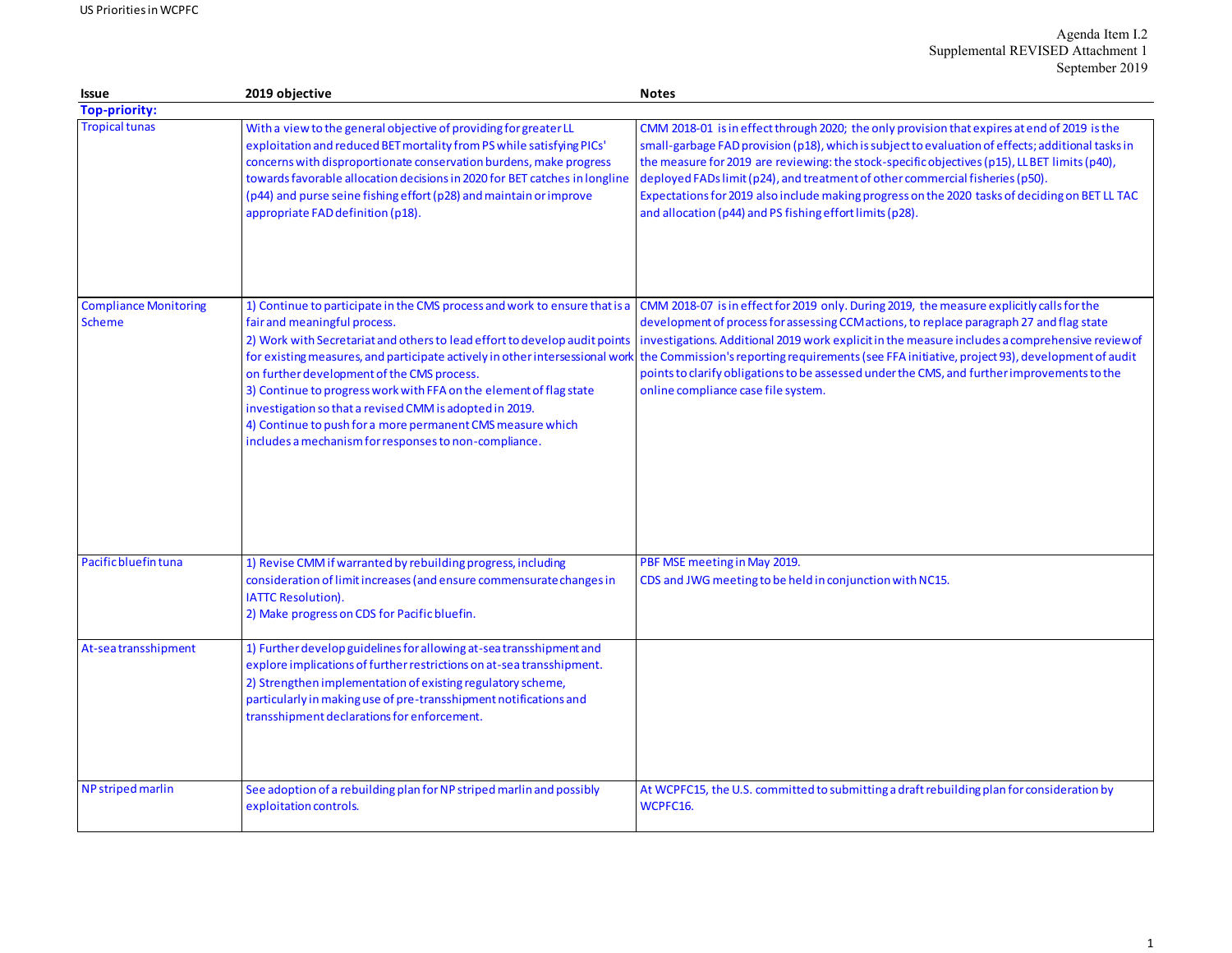| SP albacore        | Continue work on roadmap for South Pacific     | WCPFC15 adopted a TRP for SP albacore at 56% SSB F=0. At                                                                     |
|--------------------|------------------------------------------------|------------------------------------------------------------------------------------------------------------------------------|
|                    | albacore.                                      | WCPFC14, New Zealand agreed to lead an electronic                                                                            |
|                    |                                                | intersessional process that will work to develop a plan on                                                                   |
|                    |                                                | allocation, consider improvements in data gaps for longline and                                                              |
|                    |                                                | troll, and consider elements necessary to implement a harvest                                                                |
|                    |                                                | strategy for SP albacore. WCPFC15 tasked the group to continue<br>work intersessionally to develop the Roadmap for Effective |
|                    |                                                | Conservation and Management of South Pacific albacore.                                                                       |
|                    |                                                | SPC was also tasked in 2019 to identify a range of alternative                                                               |
|                    |                                                | catch pathways to the interim TRP and timeframes that achieve                                                                |
|                    |                                                | the interim TRP.                                                                                                             |
|                    |                                                |                                                                                                                              |
| Harvest strategies | See progress on harvest strategy elements,     | For 2019, harvest strategy workplan lists:                                                                                   |
|                    | particularly for southern LL, tropical LL, and | -For SKJ: Commission is supposed to review TRP and SC will advise                                                            |
|                    | tropical PS.                                   | on required analysis to support TRP review.                                                                                  |
|                    |                                                | -For BET and YFT: SC to provide advice on potential TRPs and                                                                 |
|                    |                                                | Commission scheduled to adopt a TRP. SC may need to also                                                                     |
|                    |                                                | reassess acceptable levels of risk for 3 stocks (not SKJ).                                                                   |

## **Lower-priority:**

| <b>Sharks</b>      | See adoption of a comprehensive shark CMM.                                                                                                                                                               | At WCPFC14, Japan agreed to chair a virtual IWG and the chair<br>submitted a draft that was discussed at WCPFC15. WCPFC15 was<br>unable to come to an agreement on a comprehensive CMM, and<br>the WCPFC chair suggested that TCC15 consider outputs of the<br>shark intersessional working group and that members consider<br>submitting proposals ahead of TCC15. |
|--------------------|----------------------------------------------------------------------------------------------------------------------------------------------------------------------------------------------------------|---------------------------------------------------------------------------------------------------------------------------------------------------------------------------------------------------------------------------------------------------------------------------------------------------------------------------------------------------------------------|
| FAD management     | entangling and biodegradable FADs.                                                                                                                                                                       | Provide input on FAD management related to non-WCPFC17 to consider adoption of measures of the<br>implementation of non-entangling and/or biodegradable<br>materials on FADs based on guidelines defined by the FAD MO<br>IWG and advice from SC16 and TCC16.                                                                                                       |
| Overlap area       | Deal with problems associated with overlap area,<br>including lack of transparency on implementation<br>of IATTC-WCPFC agreement and cross-<br>endorsement of observers.                                 | Declarations of CCMs to the WCPFC on which RFMO measures<br>apply in overlap area are available (WCPFC13) but incomplete.<br>Declarations to IATTC don't appear to be available on the IATTC<br>website.                                                                                                                                                            |
| <b>SIDS issues</b> | 1) Improve efforts to cooperate with SIDS and<br>consult on proposals for disproportionate burden<br>implications.<br>2) Contribute to efforts to ensure sustainability of<br>Special Requirements Fund. | Work ongoing for the virtual intersessional SRF working group<br>(SRF-WG). SRF-WG currently drafting language to potentially<br>submit as a proposal to the FAC to enhance existing SRF<br>governance and develop a Strategic Investment Plan.                                                                                                                      |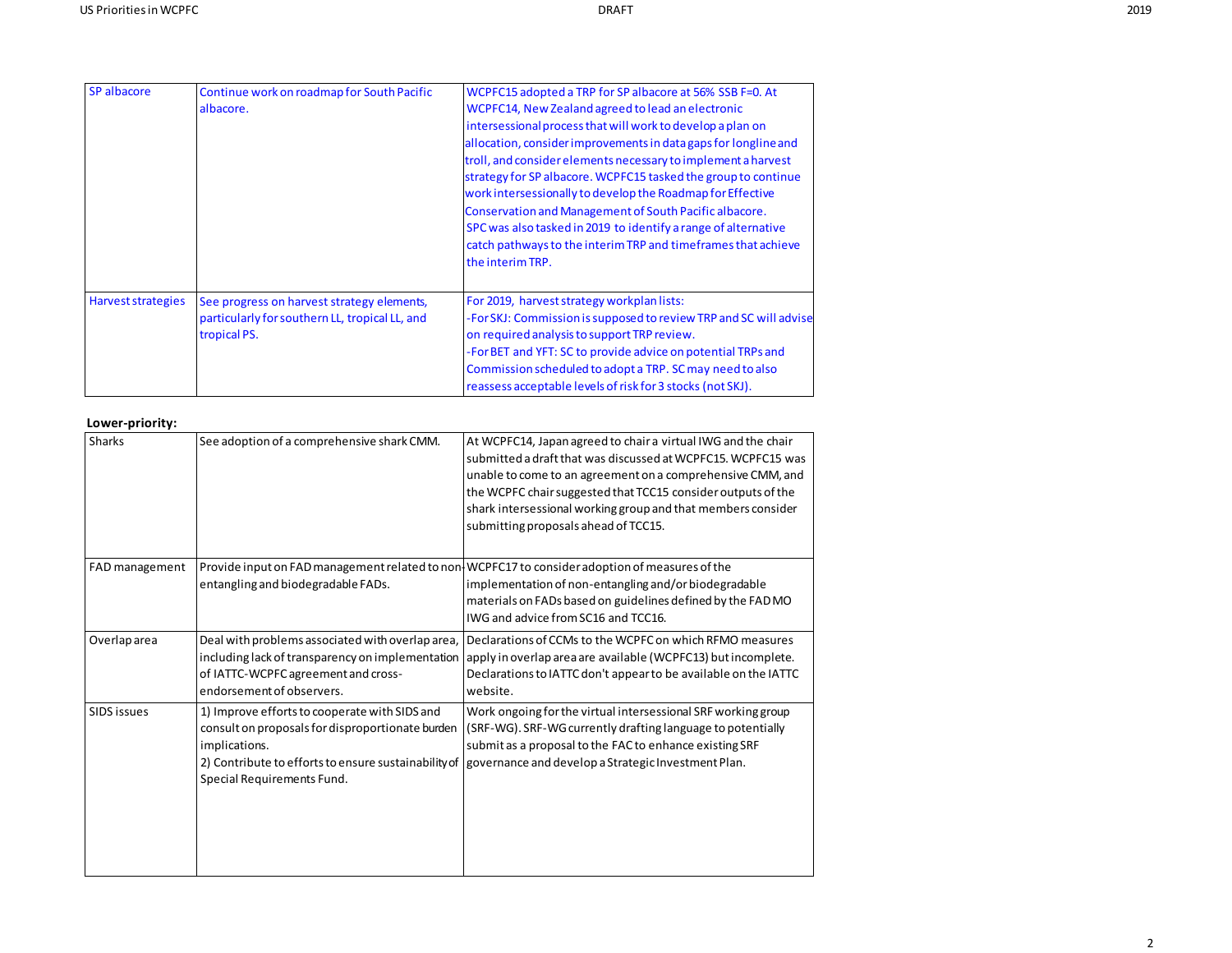| New members                                           | Continue to push for a process for interested and<br>eligible CNMs to become full members.                                                                                                                                                                                     | US submitted a paper to WCPFC14. FFA members strongly<br>opposed new members or even considering a process for<br>accession. Other members (Japan, EU, China, Chinese Taipei)<br>were supportive of the U.S. position.                                                                                                                          |
|-------------------------------------------------------|--------------------------------------------------------------------------------------------------------------------------------------------------------------------------------------------------------------------------------------------------------------------------------|-------------------------------------------------------------------------------------------------------------------------------------------------------------------------------------------------------------------------------------------------------------------------------------------------------------------------------------------------|
| Seabirds                                              | Continue to strengthen mitigation effectiveness,<br>particularly in NP small-longline fleets.                                                                                                                                                                                  |                                                                                                                                                                                                                                                                                                                                                 |
| Charters                                              | Make progress on dealing with the effects of<br>vessels chartered by SIDS.                                                                                                                                                                                                     | Could deal with through specific CMMs like for tropical tunas, or<br>through limits on the use of charters generally.                                                                                                                                                                                                                           |
| NP swordfish                                          | See adoption of reference points for NP<br>swordfish.                                                                                                                                                                                                                          | US submitted a proposal to NC14, but received significant<br>pushback from Japan on the F-based reference point. NC14<br>adopted the management objective, but not the other portions of<br>the proposed harvest strategy.                                                                                                                      |
| NP albacore                                           | Contribute to MSE progress.                                                                                                                                                                                                                                                    | NP albacore MSE meeting in March 2019.                                                                                                                                                                                                                                                                                                          |
| Catch<br>Documentation<br>Scheme                      | Continue to engage in the development of a<br>WCPFC catch documentation scheme.                                                                                                                                                                                                |                                                                                                                                                                                                                                                                                                                                                 |
| <b>Vessel Monitoring</b><br>System                    | See adoption of discrete changes to WCPFC rules<br>related to actions taken when a VMS unit stops<br>reporting at sea, as well as development of<br>automated tools to assist the Secretariat and flag<br>States assess VMS compliance on an ongoing<br>basis and for the CMR. | Manual reporting (and poorly-monitored VMS failures by non-US<br>fleets) continue to diminish enforcement effectiveness. This work<br>will require coordination with Secretariat Compliance and VMS<br>staff, potential "proof of concept" demonstration of enhanced<br>VMS-reporting compliance methods, then "marketing" to other<br>Members. |
| <b>High Seas Boarding</b><br>and Inspection<br>Scheme |                                                                                                                                                                                                                                                                                |                                                                                                                                                                                                                                                                                                                                                 |
| Data                                                  | Improve the quantity and quality of fisheries data<br>held and used by the Commission.                                                                                                                                                                                         |                                                                                                                                                                                                                                                                                                                                                 |
| <b>Seaturtles</b>                                     | Improve data collection on sea turtle interactions<br>and continue development of a stronger CMM<br>that more effectively reduces HMS fisheries'<br>adverse impacts, particularly on the leatherback.                                                                          | New measure adopted in 2018 - includes obligation to review the<br>measure in 2021 to explore further expansion to deep-set. U.S.<br>should continue to push for modifications to the ROP MSDF<br>alongside work scheduled for 2019 - including project 93 and<br>development of observer data collection elements for<br>transshipment.        |